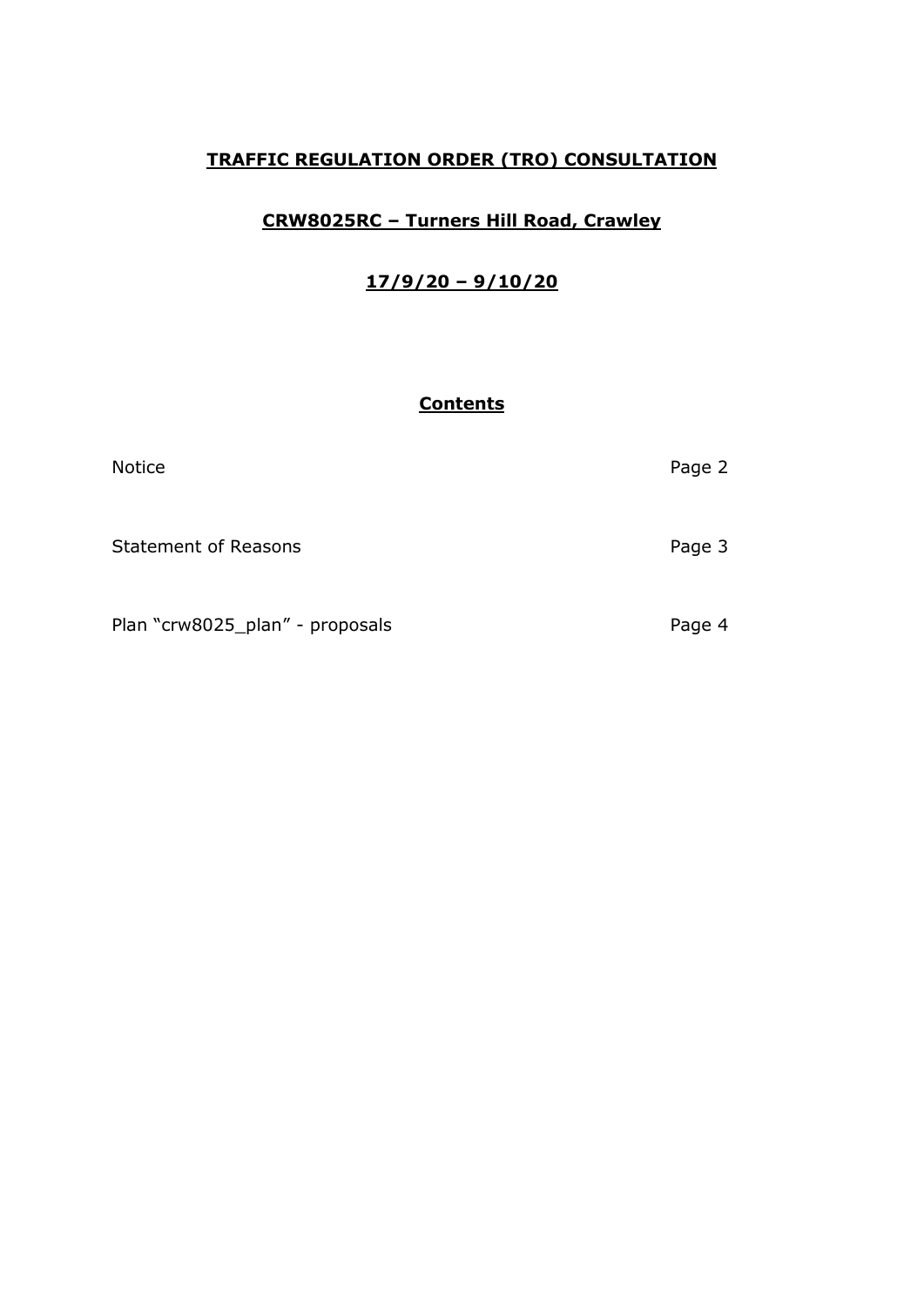## **WEST SUSSEX COUNTY COUNCIL**

### **ROAD TRAFFIC REGULATION ACT 1984 - SECTION 23**

#### **CRAWLEY – POUND HILL: TURNERS HILL ROAD**

#### **PEDESTRIAN CROSSING PLACE**

**NOTICE** is hereby given that West Sussex County Council proposes to install a signal-controlled pedestrian crossing on Turners Hill Road 55 metres west of Hazelhurst Drive.

Documents containing more information about the proposed crossing can be viewed on the [TRO pages](https://www.westsussex.gov.uk/roads-and-travel/traffic-regulation-orders/live-consultations-for-traffic-regulation-orders/crawley-live-tro-consultations/) of the West Sussex County Council website from 17 September 2020. The website includes a response form for any comments or objections.

Due to current social distancing requirements, paper copies of documents will not be available to view in council offices or libraries. People without access to a computer who wish to view details of the scheme should telephone the West Sussex County Council Contact Centre on 01243 642105 to receive the documents by post.

Any objections or comments about the proposal must be received by 8 October 2020 quoting reference TRO/CRW8025/RC. These may be sent in writing to: TRO Team, West Sussex County Council, The Grange, Tower Street, Chichester, PO19 1RH, by email to: **tro.team@westsussex.gov.uk** or via the response form on the website.

Dated this 17<sup>th</sup> day of September 2020.

Director of Law & Assurance County Hall Chichester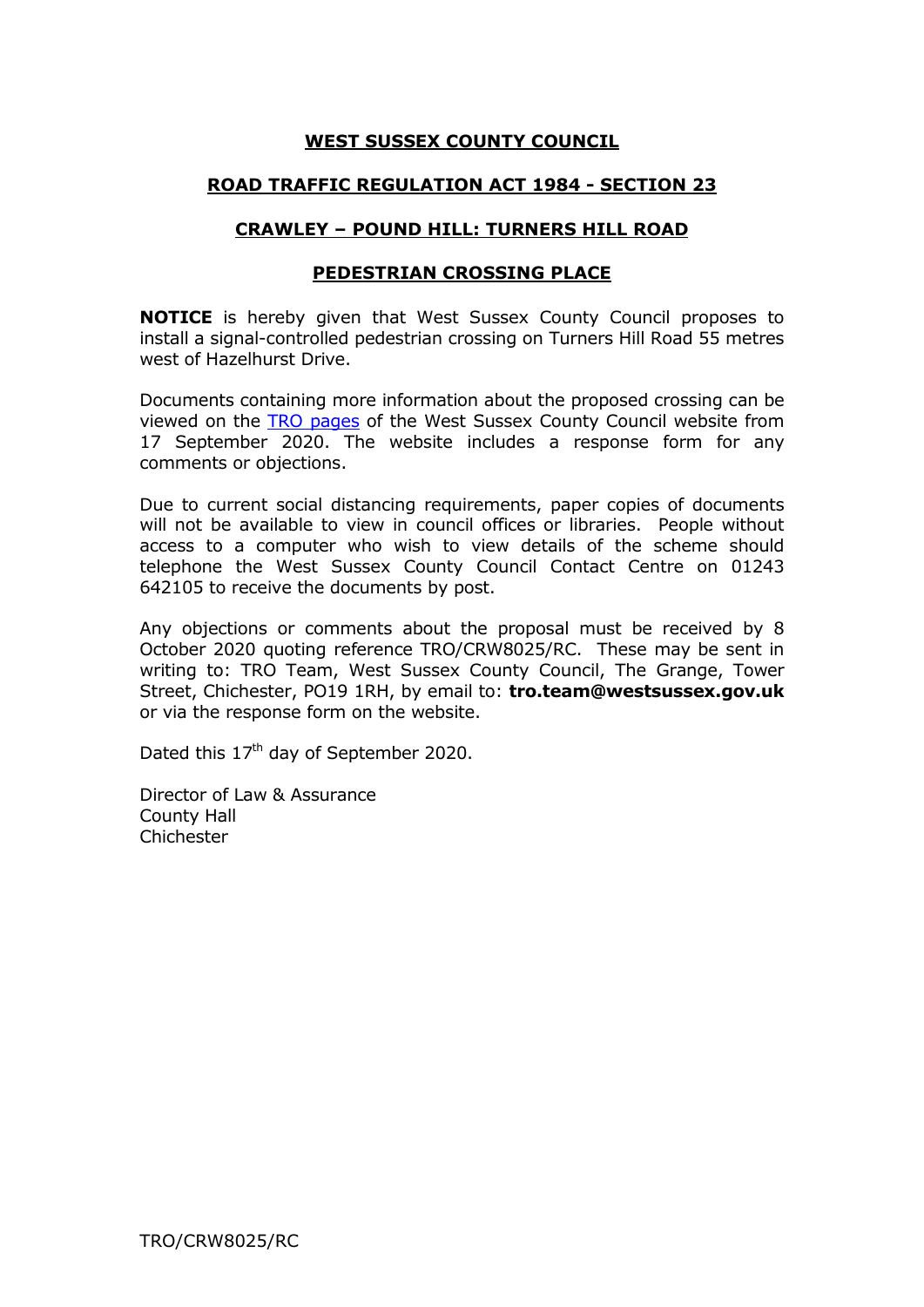### **WEST SUSSEX COUNTY COUNCIL**

#### **CRAWLEY – POUND HILL: TURNERS HILL ROAD**

#### **PEDESTRIAN CROSSING PLACE**

#### **STATEMENT OF REASONS FOR PROPOSING TO INSTALL THE CROSSING**

The County Council in exercise of their powers under the Road Traffic Regulation Act 1984, proposes to install a signal-controlled pedestrian crossing on Turners Hill Road 55 metres west of Hazelhurst Drive.

Installing a signalised crossing on Turners Hill Road between The Ridings and Hazelhurst Drive has been a community aspiration to assist all road users, and particularly those living on the Salehurst Road/Saxon Road residential areas, when crossing the road.

Director of Law & Assurance County Hall Chichester

September 2020